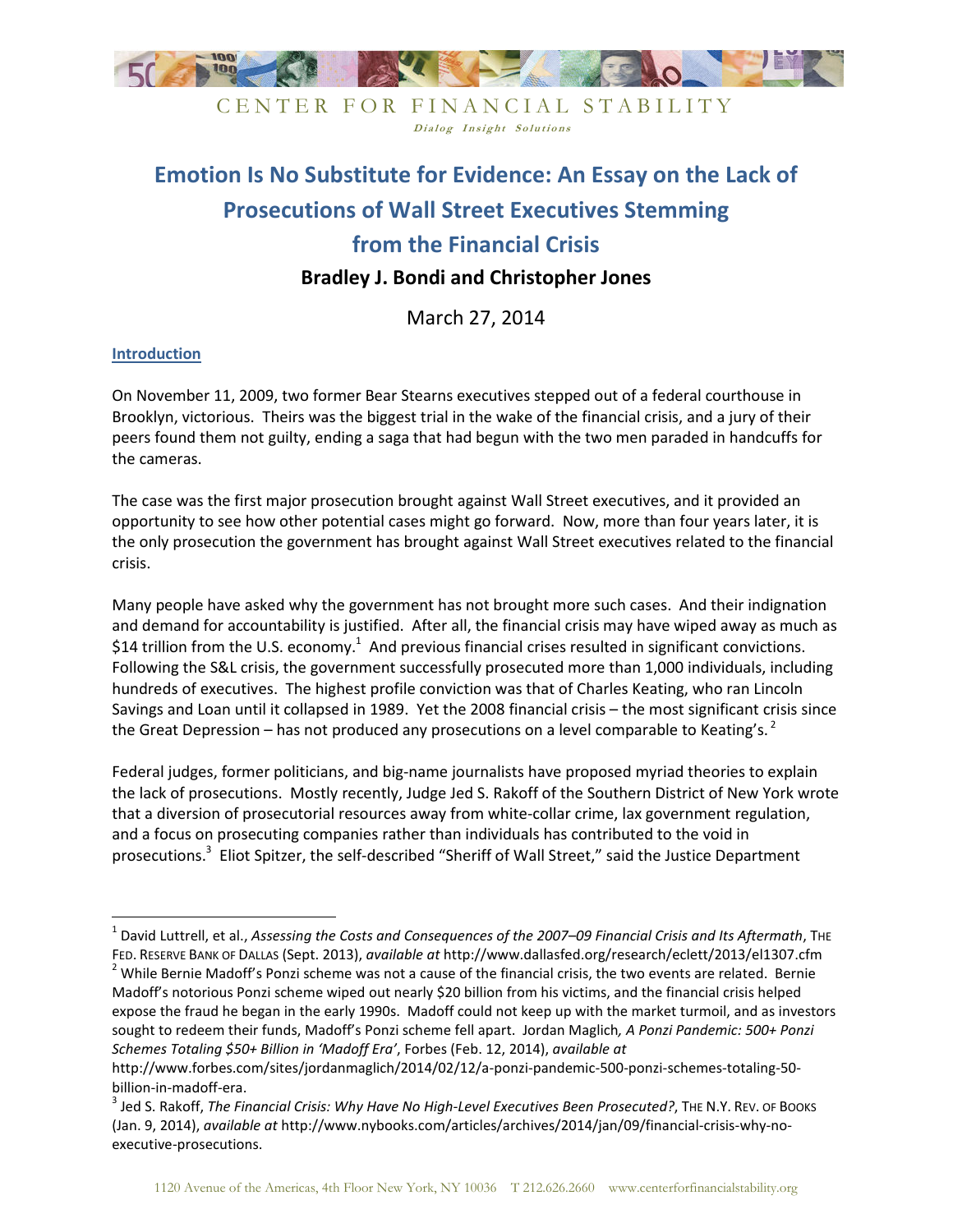

CENTER FOR FINANCIAL STABILITY Dialog Insight Solutions

never tried to bring together one coherent narrative against major players.<sup>4</sup> Rolling Stone reporter Matt Taibbi blamed the revolving door between Wall Street and the Federal Government, and suggested that the criminal justice system has evolved into "a highly effective mechanism for protecting financial criminals."<sup>5</sup> And United States Senator Ted Kaufman suggested that some people were simply "too big to jail."<sup>6</sup> But anyone who has paid attention to U.S. Attorney for the Southern District of New York Preet Bharara's relentless pursuit of inside trading, including high profile convictions of Raj Rajaratnam or recently former SAC Capital portfolio manager Mathew Martoma, knows that these theories are too simplistic and that prosecutors continue to aggressively pursue high profile financial cases, even if these are unrelated to the financial crisis.

All of these theories stand on a faulty premise. All *assume* that high-level executives engaged in fraudulent conduct. They assume that where there is a financial crisis, there must be a criminal element. So much for innocent until proven guilty. What the lack of high-profile prosecutions shows is that proving the elements of a crime in these circumstances has been more than just difficult, it has been impossible in most cases.

The dearth of prosecutions of Wall Street executives is attributable to three primary factors: first, by and large, Wall Street executives did not commit fraud; second, investigative efforts have yielded few cases; and third, even where suspicion of fraud exists, it is extraordinarily difficult to prove in court.

## **Why No Wall Street Convictions?**

<u>.</u>

#### **Fraud Did Not Cause or Substantially Contribute to the Crisis**

Many theories have been proposed about the causes of the crisis, but fraud by Wall Street executives is not one of them. Investigative bodies such as the Financial Crisis Inquiry Commission ("FCIC") and the Permanent Subcommittee on Investigations of the United States Senate ("PSI") spent years conducting interviews, reviewing documents, and analyzing evidence in search of the causes of the crisis. But there are no allegations that Wall Street executives engaged in fraudulent conduct. And while the FCIC issued three different reports reaching three different conclusions on the causes of the crisis, they all agreed as to one point – fraud by Wall Street executives was not one of them.

The majority report, issued by six Democrats, focused on three key causes: (1) lack of mortgage-lending standards; (2) over-the-counter derivatives, which fueled the housing bubble; and (3) failures of the credit rating agencies.<sup>7</sup> The report catalogued other factors such as mortgage fraud, lax lending standards, deregulation in Washington, and Wall Street greed. But the FCIC report does not accuse Wall Street executives with criminal conduct that contributed to the crisis.

Three dissenting Republicans issued a report and also discussed mortgage fraud. They acknowledged that it did tremendous harm, facilitated by lax lending standards that allowed lenders to create a huge

<sup>4</sup> *Frontline: The Untouchables* (PBS television broadcast Jan. 22, 2013).

<sup>5</sup> Matt Taibbi, *Why Isn't Wall Street in Jail?*, ROLLING STONE (Feb. 16, 2011), *available at* http://www.rollingstone.com/politics/news/why-isnt-wall-street-in-jail-20110216.

<sup>6</sup> Ted Kaufman, *Why DOJ Deemed Bank Execs Too Big To Jail*, FORBES (July 29, 2013), *available at* 

http://www.forbes.com/sites/tedkaufman/2013/07/29/why-doj-deemed-bank-execs-too-big-to-jail.

 $^7$  Financial Crisis Inquiry Commission, The Financial Crisis Inquiry Report xv–xxviii (2011).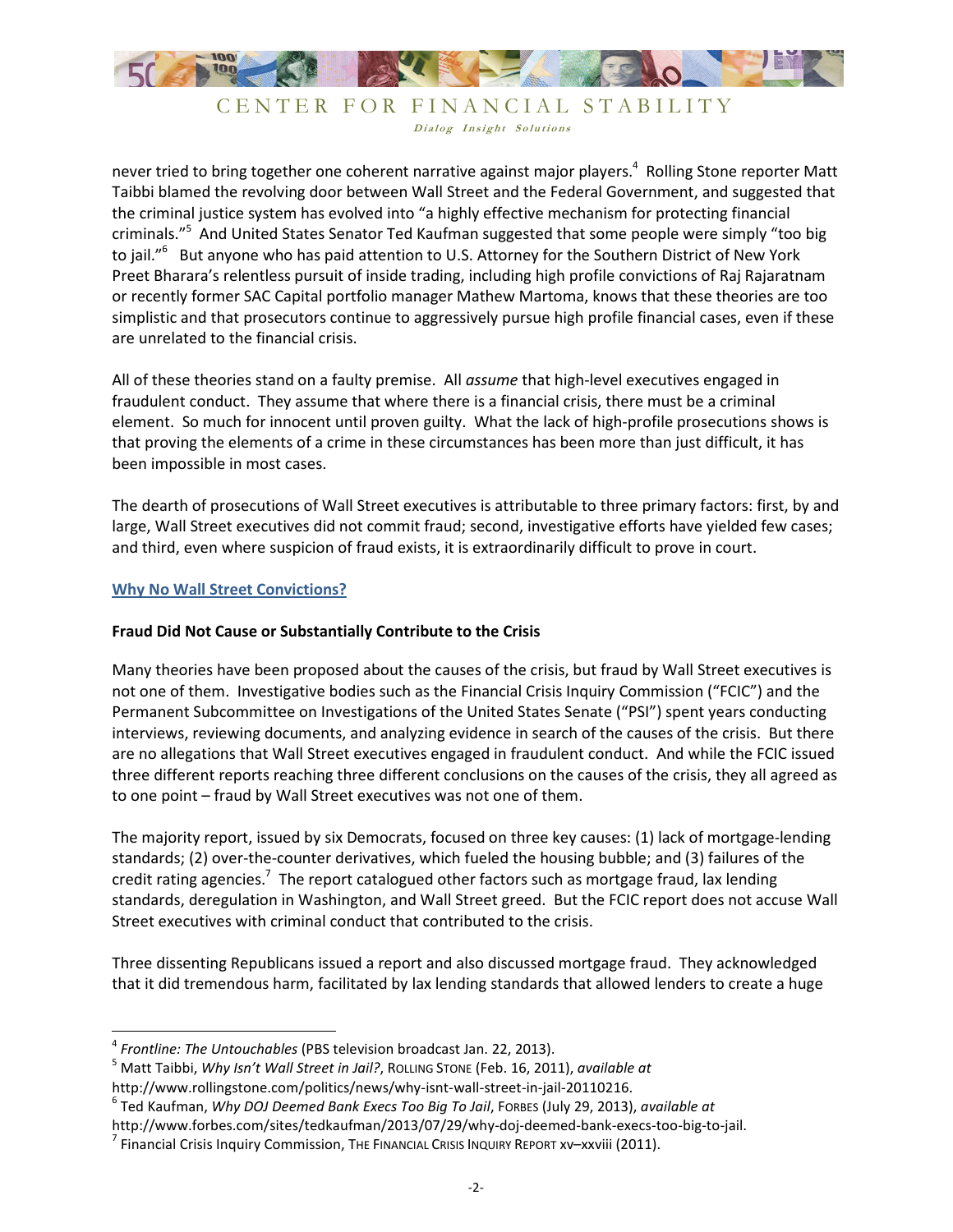

Dialog Insight Solutions

volume of bad mortgages without breaking the law. But they did not impute the mortgage fraud by borrowers and lenders to Wall Street executives.

Finally, Republican Commissioner Peter Wallison, the Arthur F. Burns Fellow in Financial Policy Studies at the American Enterprise Institute, wrote a dissent explaining how the failure of the sub-prime mortgage industry weakened financial institutions. According to Wallison, U.S. housing policies led to a significant growth of these mortgages.<sup>8</sup> He did not blame Wall Street executives for the cause. As he explained, \$4.5 trillion of high-risk mortgages was like an exploding gasoline truck in a tinder-dry forest.<sup>9</sup>

A two-year investigation by the PSI identified four primary causes: (1) high-risk lending; (2) regulatory failures; (3) inflated credit ratings; and (4) high-risk, poor quality financial products. The Subcommittee did not identify fraud as a central cause of the crisis. Like the FCIC report, the PSI documented the risk of mortgage fraud. The PSI quoted then SEC Chairman Christopher Cox, who testified in a Senate Committee hearing that the credit default swap market was "ripe for fraud and manipulation."<sup>10</sup> Yet the Subcommittee report did not allege that fraudulent practices occurred at the highest ranks on Wall Street.

#### **Investigative Efforts Have Yielded Few Possible Cases**

 $\overline{a}$ 

So far, federal agencies have had little success in finding evidence of fraud in their investigative efforts, and it is not for want of trying. Virtually every federal agency with jurisdiction – from the Department of Justice, the FBI, and the SEC to Congressional subcommittees and the Financial Crisis Inquiry Commission ("FCIC") – has investigated potential fraudulent conduct during the financial crisis. And despite millions of dollars expended and thousands hours searching, few cases against any individuals at any level have been pursued, and no cases against executives.

Two central figures in the financial crisis – AIG's Joseph Cassano and Countrywide's Angelo Mozilo – were not criminally prosecuted. They were both named as two of the 25 people to blame for the crisis by Time Magazine.<sup>11</sup> By the fall of 2008, AIG suffered a severe liquidity crisis, prompting the federal government to step in and rescue the troubled insurer. Cassano, the chief executive of AIG's insured mortgage-related securities unit, came under scrutiny for his role in the company's collapse because he said that AIG's obligations on mortgage securities were unlikely to produce losses. Yet other evidence uncovered showed that Cassano made key disclosures about the value of its swaps. The federal prosecutors who investigated the collapse of AIG determined not to bring charges against Cassano.

Similarly, although the SEC pursued civil charges, criminal prosecutors never brought charges against Mozilo. Mozilo was the CEO of Countrywide Financial, one of the nation's largest mortgage lenders. The SEC accused him of failing to disclose risks in Countrywide's operations to investors and of generating profits from trading on inside information while he allegedly was aware of Countrywide's

 $^8$  Financial Crisis Inquiry Commission, The Financial Crisis Inquiry Report (Wallison Dissent) 457 (2011). 9 *Id.* at 469.

<sup>&</sup>lt;sup>10</sup> Statement of SEC Chairman Christopher Cox, "Turmoil in U.S. Credit Markets: Recent Actions Regarding Government Sponsored Entities, Investment Banks and Other Financial Institutions," before the U.S. Senate Committee on Banking, Housing and Urban Affairs, S.Hrg. 110-1012 (9/23/2008).

<sup>11</sup> Time, *25 People to Blame for the Financial Crisis*, Time (Feb. 12, 2009), *available at*  http://content.time.com/time/specials/packages/article/0,28804,1877351\_1877350\_1877339,00.html.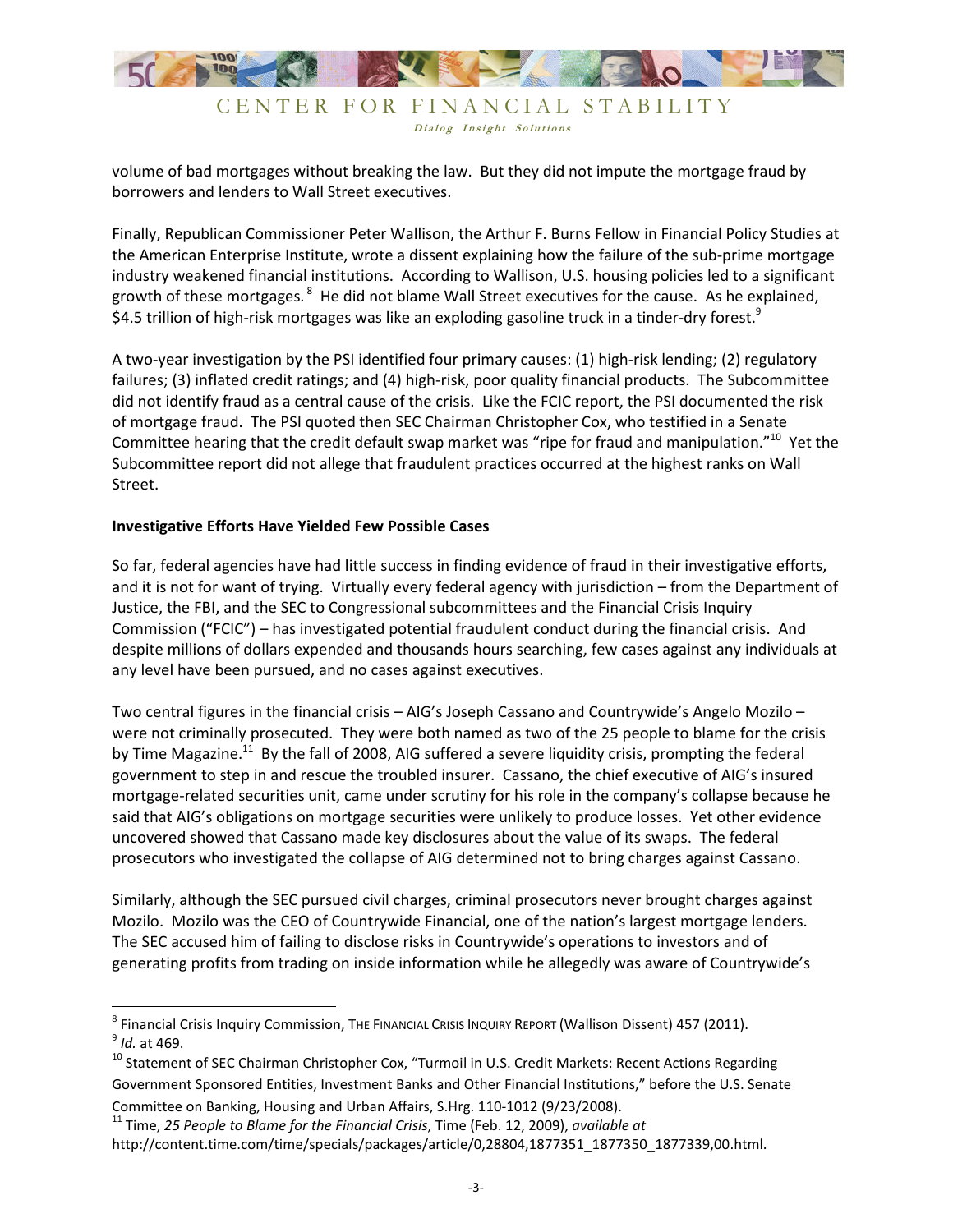

# CENTER FOR FINANCIAL STABILITY Dialog Insight Solutions

precarious financial position. Mozilo and the SEC settled the case, with Mozilo agreeing to pay \$67.5 million to settle the case. Yet here as well, federal prosecutors did not bring a criminal case. These two investigations brought significant media exposure, and many commentators criticized the government for failing to bring criminal cases. Yet they also illustrate that investigations do not always lead to prosecutions. As FBI Associate Deputy Director Kevin Perkins said in a January 2013 interview about the lack of high-level prosecutions, "We were not able to show criminal intent sufficiently enough to obtain what we believe  $-$  to obtain a conviction of a criminal." $^{12}$ 

The closest examples of executive-level prosecutions came from a \$2.9 billion fraud scheme involving Colonial Bank and the mortgage-lending firm Taylor Bean & Whitaker ("TBW"). According to court documents and evidence, executives at TBW, including former Chairman Lee Farkas, conspired to misappropriate more than \$1.4 billion from Colonial Bank's mortgage-lending division. The money then was allegedly used in part to cover TBW's operating expenses. Farkas was sentenced to 30 years in prison and was required to forfeit \$38.5 million. Six other individuals also were sentenced to serve time for their roles in the scheme. U.S. Attorney Neil MacBride, of the Eastern District of Virginia, said Farkas pulled off one of the largest bank frauds in history and that it affected those at the heart of the financial crisis.

Although prosecutors touted these as prosecutions stemming from the financial crisis, they bore little resemblance to conduct on Wall Street. Farkas' fraud coincidentally occurred near the time of the collapse of the financial markets, yet TBW's problems began in 2002 because of an overdraft on its account with Colonial.<sup>13</sup> Ultimately, the overdrafts grew, leading Farkas and others to sell fraudulent mortgages to Colonial. This scheme was tangential to the sub-prime housing market and the mortgagebacked securities involved in the financial crisis.

## **Bear Stearns & the Difficulty In Obtaining Convictions**

Even where suspicions of fraud exist, obtaining a conviction is difficult. The Bear Stearns case illustrates this challenge for prosecutors. Ralph Cioffi and Matthew Tannin managed two hedge funds that collapsed in June 2007 as the sub-prime mortgage market fell apart. Investors lost \$1.6 billion. The prosecution focused on email exchanges between the two men, which prosecutors believed showed that the men knew the investments were bad while still assuring investors that the funds were sound. In one email discussing the sub-prime market, Tannin wrote, "Looks pretty damn ugly. . . . If [the runs] are correct then the entire sub-prime market is toast."<sup>14</sup> A few days later, Tannin told investors "we're very comfortable with exactly where we are."<sup>15</sup>

The defense countered these excerpts, showing that the entire email exchange demonstrated that the two men made aggressive bets rather than closing the funds. One juror likened Cioffi to the captain of a sinking ship, "working hard,  $24/7$  ... to stop the boat from sinking."<sup>16</sup> Ultimately, the jury thought that

 $\overline{a}$ 

<sup>12</sup> *Frontline: The Untouchables*, *supra*, note 4.

<sup>13</sup> Press Release, Department of Justice, *Former Chairman of Taylor, Bean & Whitaker Convicted for \$2.9 Billion Fraud Scheme That Contributed to the Failure of Colonial Bank* (Apr. 19, 2011), *available at*  http://www.justice.gov/opa/pr/2011/April/11-crm-490.html.

<sup>&</sup>lt;sup>14</sup> Financial Crisis Inquiry Commission, The FINANCIAL CRISIS INQUIRY REPORT 239 (2011). <sup>15</sup> *Id.*

<sup>16</sup> Amir Efrati and Peter Lattman, *U.S. Loses Bear Fraud Case*, WALL ST. J. (Nov. 11, 2009), *available at*  http://online.wsj.com/news/articles/SB125788421912541971.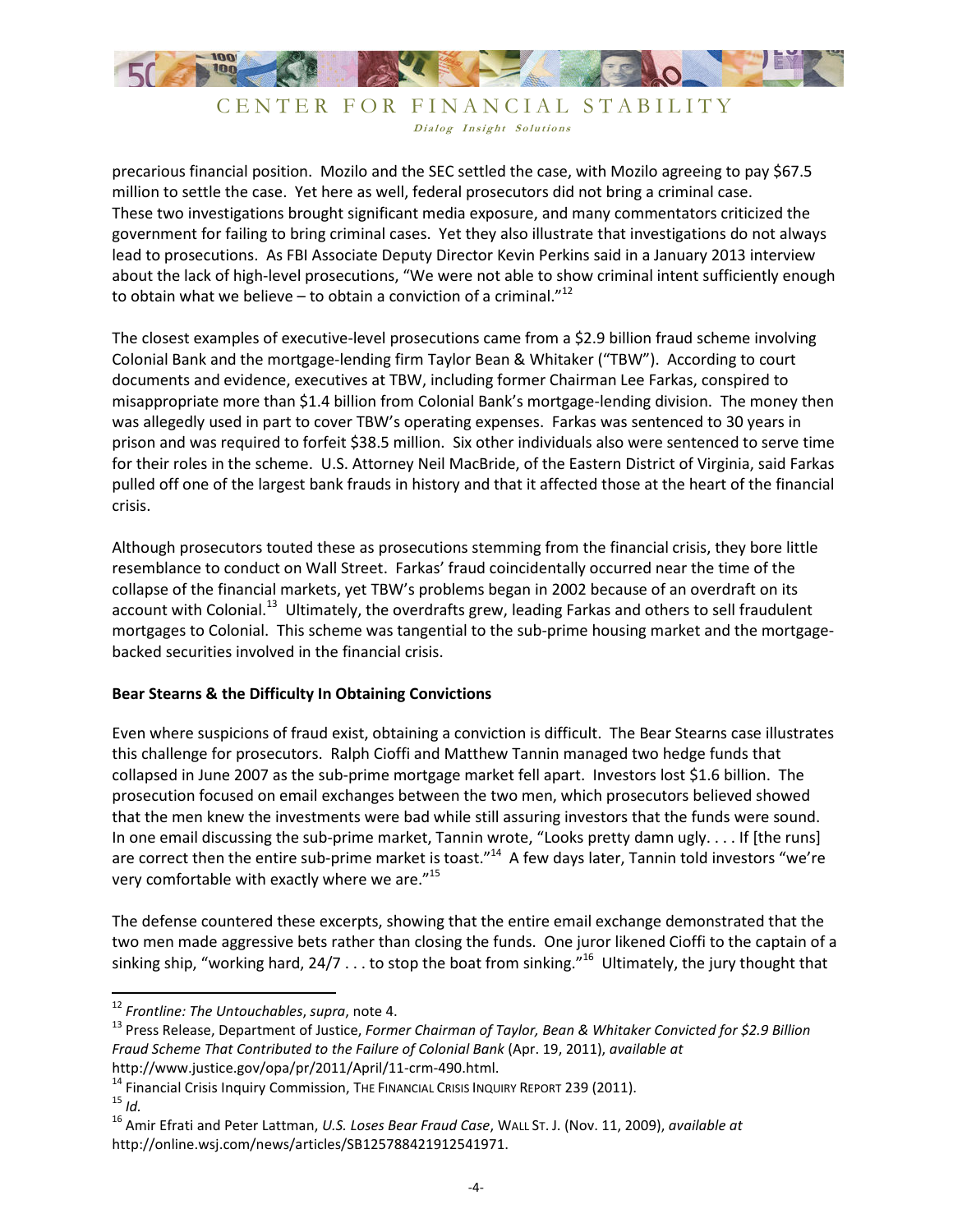

Dialog Insight Solutions

the prosecution did not present enough evidence that Cioffi and Tannin acted with criminal intent or that they conspired to mislead investors.

The not guilty verdict in the Bear Stearns case shows how difficult it is to prove a violation of federal Securities laws. Congress has imposed a willful or knowing standard for violations of the Exchange Act, which means the government must prove beyond a reasonable doubt that the individual participated in the scheme to defraud knowingly, willfully, and with intent to defraud.<sup>17</sup>

Even with emails and other documents like those used by prosecutors in this case, often none of that evidence is akin to a smoking gun. Often, federal prosecutors do not find a concrete piece of evidence that reveals the requisite level of intent to reach a conviction. As Preet Bharara told the New Yorker, without the evidence "you don't actually have the criminal intent, and it may look like the person was simply negligent."<sup>18</sup>

Another challenge for prosecutors is finding witnesses willing to cooperate. Often, prosecutors rely on low-level employees or others who are willing to provide information about misconduct by others, most often misconduct by individuals that hold senior positions. For example, the government leaned on former Enron CFO Andrew Fastow in making its case against Ken Lay and Jeffrey Skilling.<sup>19</sup> The inability of prosecutors to make greater use of this tactic in financial crisis prosecutions could suggest that fraudulent conduct was limited to the front-line borrowers and lenders of the sub-prime mortgages.

The lack of criminal prosecutions of Wall Street executives does not mean the government has not had success in civil cases, however. It recently won a civil mortgage fraud case over mortgages sold by Countrywide. Countrywide originated the mortgages and sold them to Fannie Mae and Freddie Mac, which suffered losses of more than \$800 million on the bad loans. The government utilized the Financial Institutions Reform, Recovery, and Enforcement Act ("FIRREA"), a law enacted after the S&L crisis and one not often used by prosecutors, to bring the case. Importantly, FIRREA, like other laws imposing civil liability, has a lower burden of proof. It requires only a preponderance of the evidence, rather than the "beyond a reasonable doubt" standard as in criminal cases. Following the victory, Bharara said his office would "never hesitate to go to trial to expose fraudulent corporate conduct and to hold companies accountable, particularly when it has caused such harm to the public."<sup>20</sup>

-

<sup>&</sup>lt;sup>17</sup> Samuel W. Buell, *What is Securities Fraud?*, 61 Duke L.J. 511, 557 (2011).

<sup>18</sup> George Packer, *A Dirty Business: New York City's top prosecutor takes on Wall Street crime*, The New Yorker (June 27, 2011), *available at*

http://www.newyorker.com/reporting/2011/06/27/110627fa fact packer?currentPage=all.

<sup>19</sup> Wade Goodwyn, *Former CFO Testifies Against Enron Executives*, NPR.org (Mar. 7, 2006), *available at*  http://www.npr.org/templates/story/story.php?storyId=5250132.

 $^{20}$  *Id.*